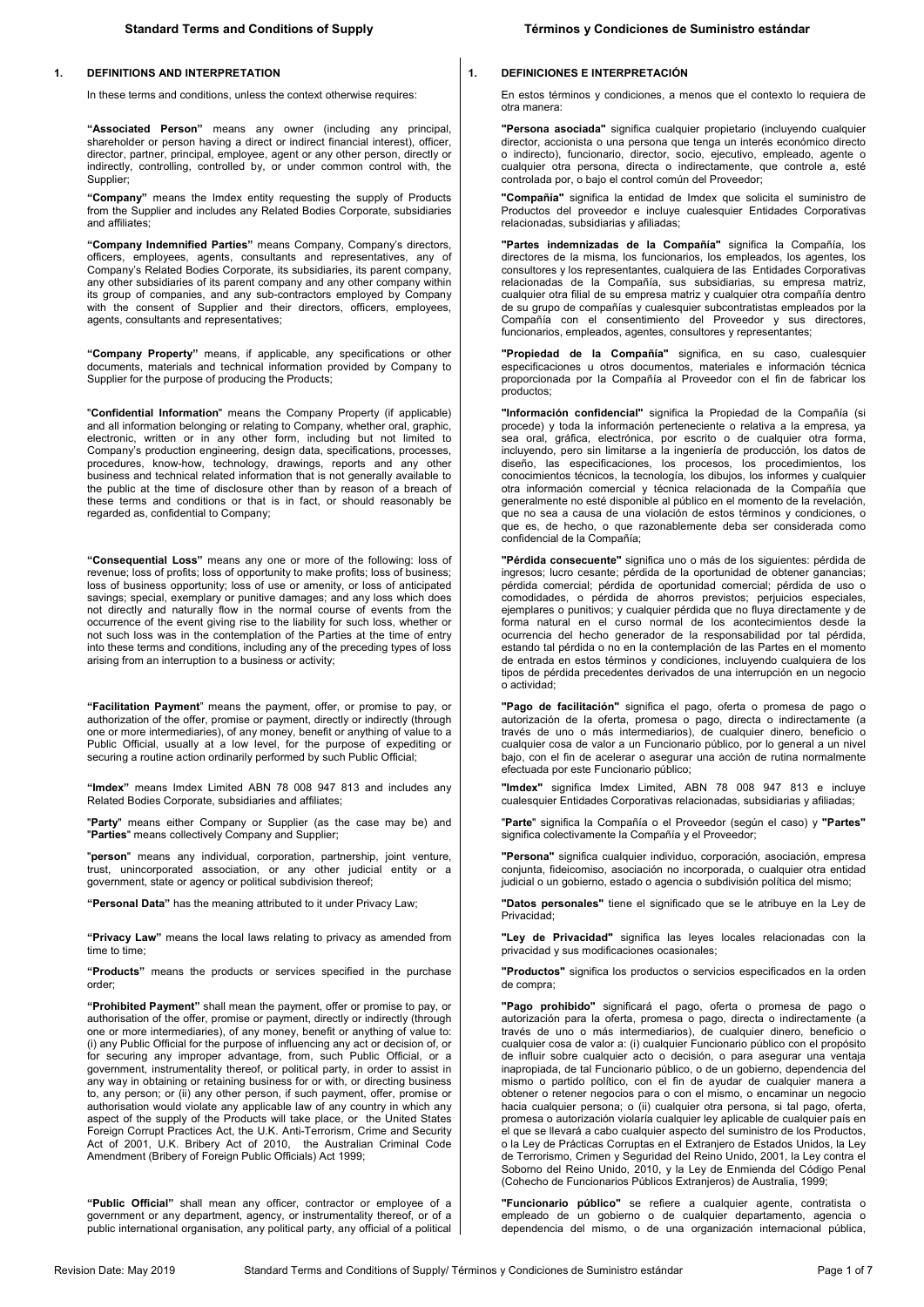party, any candidate for political office, or any person acting in an official capacity for or on behalf of any such government, department, agency, instrumentality, public international organisation, or political party;

**"Related Body Corporate"** means, in relation to a Party who is a body corporate (*sociedad*), any of the following: (i) the holding company of the body corporate (*matriz*); (ii) a subsidiary (*filial*) of the body corporate; or (iii) a subsidiary of the ultimate holding company of the body corporate, irrespective of the fact that such corporation is incorporated in Australia or in other jurisdictions a corporation;

"**Supplier**" means the person or entity specified as supplier in the purchase order; and

"**VAT**" means value added tax.

## **2. APPLICATION**

- 2.1 These terms and conditions apply when at Company's request Supplier agrees to supply Products to Company.
- 2.2 Company may amend these terms and conditions from time to time by giving Supplier notice in writing of the amendments at least 1 month prior to the amendments taking effect.
- 2.3 Any terms and conditions put forward by a Supplier in respect of a supply of Products will not be binding on Company so far as they purport to amend, annul or vary any of these terms and conditions, unless specifically agreed to by Company in writing.
- 2.4 To the extent to which the terms of any supply of Products by Supplier to Company differ from these terms and conditions, the acceptance by Supplier to supply Products will be deemed to be an offer to supply only on these terms and conditions and acceptance of the Products by Company will constitute acceptance of the Products on these terms and conditions. For the avoidance of doubt, to the extent that the terms of any supply of Products by or on behalf of Supplier differ from these terms and conditions, these terms and conditions will prevail.
- 2.5 If Supplier does not wish to supply Products on these terms and conditions as amended from time to time, Supplier must notify Company within 24 hours of receipt of a purchase order or the date of the amendment of these terms, otherwise Supplier will be deemed to have agreed to supply the Products on these terms and conditions.

#### **3. PRICE AND PAYMENT TERMS**

- 3.1 Company agrees to pay Supplier for the Products supplied at the prices agreed between the Parties. Prices must not be changed unless agreed by both Parties in writing.
- 3.2 Supplier will invoice Company upon completion of an order for Products. Supplier shall send Company a detailed price invoice or invoices as instructed on the purchase order clearly stating the purchase order number, item numbers and containing all information required to be stated on a tax invoice for any VAT purposes.
- 3.3 All payments to be made by Company to Supplier under these terms and conditions will be paid to Supplier by bank wire transfer within 60 days of receipt of an invoice from Supplier. Payments shall not operate as a waiver of any of the rights of Company under a purchase order or otherwise.
- 3.4 Unless Company agrees otherwise, no payments will be due to Supplier prior to delivery to and acceptance by Company of the Products.
- 3.5 If Company pays for Products upfront or prior to delivery, Supplier must hold all such payments on behalf of and for the benefit of Company until the Products are delivered to Company in accordance with these terms and conditions.
- 3.6 Company may withhold any payment due to Supplier to such extent as may be necessary to protect Company from loss because of a doubt that the Products will fulfill the requirements of a purchase order or breach by Supplier of any of these terms and conditions, or due to a dispute in an invoice.

## **4. ORDERS FOR PRODUCTS**

4.1 Company may submit to Supplier a written purchase order that shall include the quantity and price of the Products and the delivery date and shipment address of the Products. Upon receipt of a purchase order, Supplier will send Company a written acknowledgment of the purchase order, within 24 hours of receipt of a purchase order, including acknowledgment of quantity, price, delivery date and shipping address. A purchase order and Supplier's acknowledgement may be sent by email. A purchase order becomes binding on Supplier when accepted by Supplier's acknowledgment or upon any performance by Supplier pursuant to the purchase order.

cualquier partido político, cualquier funcionario de un partido político, cualquier candidato a un cargo político o cualquier persona que actúe en calidad oficial para o en nombre de cualquier gobierno, departamento, agencia, dependencia, organización internacional pública o partido político;

**"Entidad corporativa relacionada"** significa, en relación con una Parte que es una corporación (*sociedad*), cualquiera de los siguientes:, (i) la sociedad de inversiones del organismo corporativo (holding); (ii) una subsidiaria (*filial*) de un organismo corporativo; o (iii) una subsidiaria de la empresa matriz final, independientemente del hecho de que dicha corporación esté incorporada en Australia o en otras jurisdicciones;

**"Proveedor"** significa la persona o entidad especificada como proveedor en el pedido de compra; y

**"IVA"** significa impuesto sobre el valor añadido.

## **2. APLICACIÓN**

- 2.1 Estos términos y condiciones tienen aplicación cuando a petición de la Compañía el Proveedor se compromete a suministrar Productos a la Compañía.
- 2.2 La Compañía podrá modificar estos términos y condiciones de vez en cuando, dando notificación por escrito al Proveedor de las enmiendas al menos 1 mes antes de que las modificaciones entren en vigencia.
- 2.3 Cualquiera de los términos y condiciones presentados por un Proveedor en relación con un suministro de Productos no será vinculante para la Compañía en la medida en que tengan por objeto modificar, anular o modificar cualquiera de estos términos y condiciones, salvo que la Compañía esté específicamente de acuerdo por escrito.
- 2.4 En la medida en que los términos de cualquier suministro de Productos por parte del Proveedor a la Compañía difieran de estos términos y condiciones, la aceptación por parte del Proveedor para suministrar los Productos se considerará como una oferta para suministrar sólo bajo estos términos y condiciones, y la aceptación de los Productos por parte de la Compañía constituirá la aceptación de los Productos de acuerdo con estos términos y condiciones. Para evitar dudas, en la medida en que los términos de cualquier suministro de Productos por o en nombre del Proveedor difieran de estos términos y condiciones, prevalecerán estos términos y condiciones.
- 2.5 Si el Proveedor no desea suministrar los Productos bajo estos términos y condiciones y sus modificaciones ocasionales, el Proveedor debe notificar a la Compañía dentro de las 24 horas siguientes a la recepción de una orden de compra o de la fecha de la modificación de estos términos; de lo contrario se considerará que el Proveedor está de acuerdo con suministrar los Productos bajo estos términos y condiciones.

#### **3. PRECIO Y TÉRMINOS DE PAGO**

- 3.1 La Compañía se compromete a pagar al Proveedor los Productos suministrados a los precios acordados entre las Partes. Los precios no deben ser modificados a menos que ambas Partes lo acuerden por escrito.
- 3.2 El Proveedor facturará a la empresa al finalizar un pedido de Productos. El Proveedor enviará a la Compañía una factura o facturas detalladas con precios, tal como se indique en la orden de compra, indicando claramente el número de la orden de compra, la cantidad de elementos y conteniendo toda la información que se requiera ser declarada en una factura de impuestos para los efectos del IVA.
- 3.3 Todos los pagos a realizar por parte de la Compañía al Proveedor en virtud de estos términos y condiciones serán pagados al Proveedor mediante transferencia bancaria dentro de los 60 días siguientes a la recepción de una factura del Proveedor. Los pagos no implicarán una renuncia a cualquiera de los derechos de la Compañía en virtud de una orden de compra o de otro modo.
- 3.4 A no ser que la Compañía decida otra cosa, no se devengarán pagos al Proveedor antes de la entrega a y la aceptación de los Productos por parte de la Compañía.
- 3.5 Si la Compañía paga los Productos por adelantado o antes de la entrega, el Proveedor debe retener todos esos pagos por cuenta de y en beneficio de la Compañía hasta que los Productos sean entregados a la Compañía de acuerdo con estos términos y condiciones.
- 3.6 La Compañía podrá retener cualquier pago debido al Proveedor en la medida que sea necesario para proteger a la Compañía contra pérdidas a causa de la duda de que los Productos cumplieren los requisitos de una orden de compra, o del incumplimiento por parte del Proveedor de cualquiera de estos términos y condiciones, o debido a una disputa en una factura.

#### **4. PEDIDOS DE PRODUCTOS**

<span id="page-1-0"></span>4.1 La Compañía podrá presentar al Proveedor una orden de compra por escrito, que incluirá la cantidad y el precio de los Productos y la fecha de entrega y la dirección de envío de los mismos. Tras recibir una orden de compra, el Proveedor enviará a la Compañía un acuse de recibo de la orden de compra por escrito, dentro de las 24 horas siguientes a la recepción de una orden de compra, incluyendo el reconocimiento de la cantidad, el precio, la fecha de entrega y la dirección de envío. Una orden de compra y el reconocimiento por parte del Proveedor podrán ser enviados por correo electrónico. Una orden de compra se vuelve vinculante para el Proveedor al ser aceptada mediante el reconocimiento por parte del mismo o tras cualquier actuación por parte del Proveedor de conformidad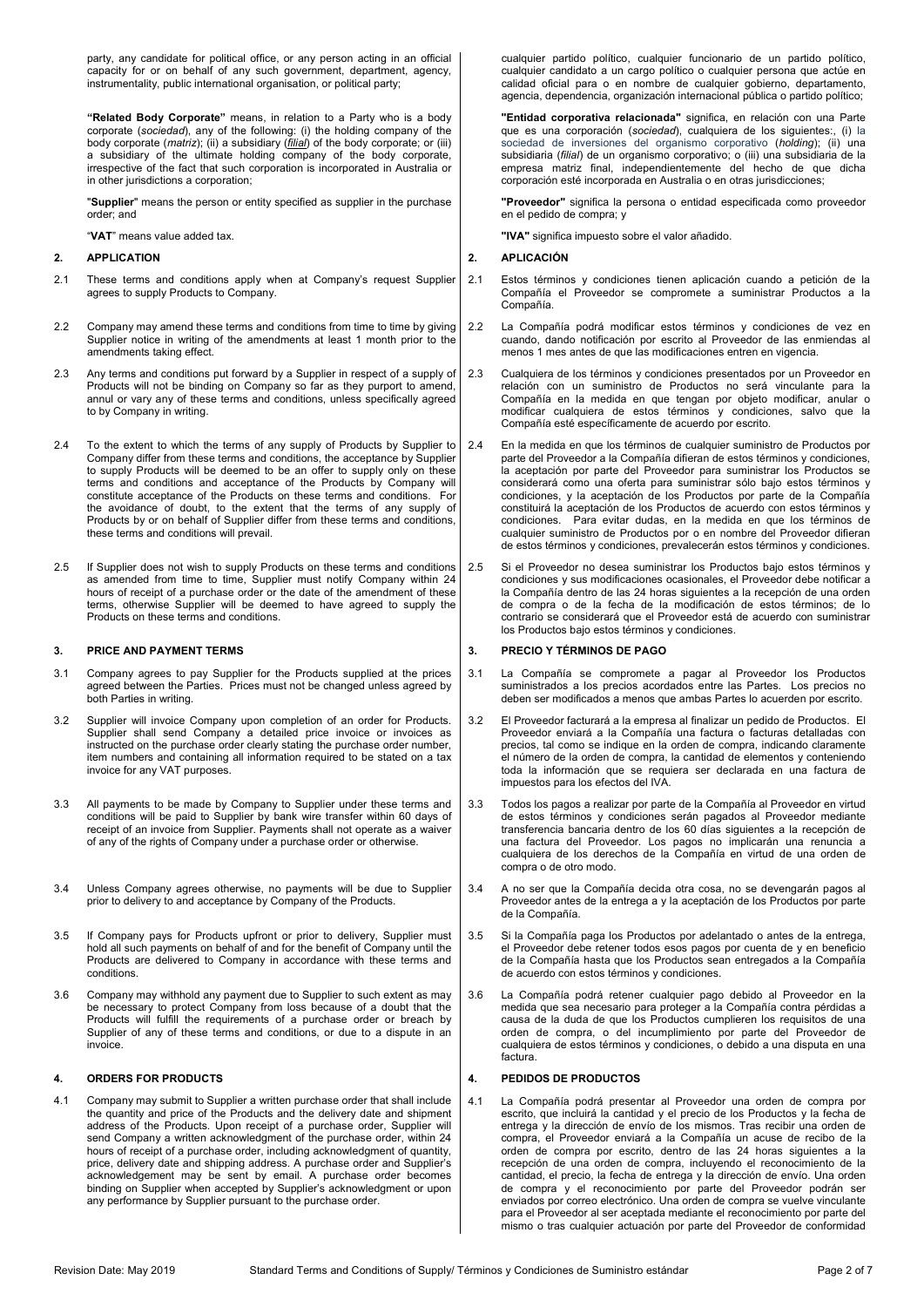- 4.2 Supplier shall perform any changes to a purchase order required by Company which may include additions to, or reductions in the quantity of Products. If Company is contemplating a change, notice shall be provided to Supplier, who shall promptly advise Company of its reasonable effect on the delivery date. Notices for the purpose of this clause may be sent by email.
- 4.3 No change shall be accepted by Company and Company shall not be liable to make any payment therefore to Supplier unless such change has been authorized by Company in writing.

#### **5. COMPLETION AND DELIVERY**

- 5.1 Time is of the essence in regard to these terms and conditions, the delivery date and all of Supplier's obligations.
- 5.2 Supplier agrees to deliver the Products to Company pursuant to delivery schedules which may, from time to time, be provided by Company. Supplier shall be responsible to deliver any Products ordered by Company to support Company's production schedule as notified to Supplier from time to time. Supplier shall meet all delivery dates, specifications and quantities as set forth in any acknowledged purchase order pursuant to claus[e 4.1.](#page-1-0)
- 5.3 Supplier shall provide at its own expense such information concerning status and progress of the Products as Company shall deem necessary to ensure that the Products will be delivered by the delivery date. If Supplier expects any delays in the delivery of the Products, it shall immediately notify Company and provide Company with a written action plan to remedy such delay. The provision of such notice and action plan by Supplier to Company shall in no way relieve Supplier of any of its obligations under these terms and conditions and shall not operate as a waiver of any of the rights of Company under these terms and conditions.
- 5.4 Supplier shall take all necessary precautions to ensure that all Products delivered to Company are packaged in a safe and sufficient manner so as to avoid damage or loss to the Products whilst in transit and until delivered. Packaging of the Products shall comply with all applicable statutory requirements and/or codes of practice. Supplier shall indemnify Company and Company Indemnified Parties in respect of any and all loss, expense, damage claim and liability incurred by Company Indemnified Parties arising in connection with any breach of Supplier's obligations under this clause [5.4](#page-2-0)**.**

## **6. TITLE AND RISK**

- 6.1 Title in the Products shall pass to Company either: (a) When the Products or part thereof are first identifiable as being appropriated to the order or; (b) upon payment of the relevant invoice by Company or; (c) upon acceptance of the Products by Company at the specified delivery point, whichever occurs first.
- 6.2 Notwithstanding passage of title (in whole or in part) on the occurrence of clause [6.1](#page-2-1) (a) or (b), risk shall remain with Supplier until delivery or acceptance of the Products by Company in accordance with the provisions of the purchase order, whichever shall be the later.
- 6.3 All materials or equipment to be incorporated in the Products the title of which has passed to Company shall be clearly marked by Supplier as Company property and shall be stored separately from Supplier's property.

## **7. QUALITY AND DESCRIPTION**

- 7.1 The supply of Products by Supplier to Company shall: (a) conform strictly as to quantity, quality, description and specification with the particulars stated in the relevant purchase order and with all applicable statutory requirements; (b) be of sound materials and workmanship; (c) be in strict compliance with the Company Property and any other samples, patents, drawings or specifications provided by Company (if applicable); (d) be fit for the purpose for which it is supplied under the relevant purchase order.
- 7.2 All work performed by Supplier under these terms and conditions shall be performed by suitably qualified and competent personnel and all equipment and tools used shall at all times be maintained in first class operating condition by Supplier.

#### **8. DEFECTS AND WARRANTY**

8.1 Supplier expressly warrants to Company that Products manufactured by Supplier and supplied to Company shall be: (a) supplied with due care and skill using the standard of diligence that would reasonably be expected from a prudent, expert and experienced provider of Products which are similar to the Products; (b) of merchantable quality and fit for the purpose for which they are designed; and (c) free from defects in material and workmanship as of the date of delivery of such Products to Company and for a period of con la orden de compra.

- 4.2 El Proveedor realizará cualesquier cambios a una orden de compra requerida por la Compañía, los que pueden incluir adiciones o reducciones en la cantidad de los Productos. Si la Compañía está considerando un cambio se deberá notificar al Proveedor, quien deberá avisar de inmediato a la Compañía acerca de su efecto razonable sobre la fecha de entrega. Las notificaciones para los efectos de esta cláusula pueden ser enviadas por correo electrónico.
- 4.3 La Compañía no aceptará ningún cambio, y por lo tanto no será responsable de hacer ningún pago al Proveedor, a menos que tal cambio haya sido autorizado por la Compañía por escrito.

### **5. FINALIZACIÓN Y ENTREGA**

- 5.1 El tiempo resulta esencial en lo que respecta a estos términos y condiciones, la fecha de entrega y todas las obligaciones del Proveedor.
- 5.2 El Proveedor se compromete a entregar los Productos a la Compañía de conformidad con la programación de entregas que pueda ser proporcionada por la Compañía de vez en cuando. El Proveedor será responsable de entregar los Productos ordenados por la Compañía a fin de apoyar el programa de producción de la misma, según lo notificado al Proveedor de vez en cuando. El Proveedor deberá cumplir con todas las fechas de entrega, especificaciones y cantidades tal como se establezca en cualquier orden de compra reconocida conforme a la cláusul[a 4.1.](#page-1-0)
- 5.3 El Proveedor deberá proporcionar a sus propias expensas la información relativa al estado y el progreso de los Productos que la Compañía considere necesaria para garantizar que los Productos sean entregados en la fecha de entrega. Si el Proveedor anticipa cualquier retraso en la entrega de los Productos, lo notificará inmediatamente a la Compañía y le proporcionará un plan de acción por escrito para remediar tal demora. El suministro de dichos notificación y plan de acción por parte del Proveedor a la Compañía no eximirá de ningún modo al Proveedor de ninguna de sus obligaciones bajo estos términos y condiciones, y no operará como una renuncia a cualquiera de los derechos de la Compañía bajo estos términos y condiciones.
- <span id="page-2-0"></span>5.4 El Proveedor deberá tomar todas las precauciones necesarias para garantizar que todos los Productos entregados a la Compañía sean empaquetados de una manera segura y suficiente, a fin de evitar daños o pérdidas de los Productos mientras estén en tránsito y hasta su entrega. El embalaje de los productos deberá cumplir con todos los requisitos legales y / o códigos de prácticas aplicables. El Proveedor indemnizará a la Compañía y a las Partes indemnizadas de la Compañía en relación con cualquier y toda pérdida, gasto, reclamación de daños y responsabilidad incurrida por las Partes indemnizadas de la Compañía que surja en relación con cualquier incumplimiento de las obligaciones del Proveedor en virtud de esta cláusul[a 5.4](#page-2-0).

## **6. TITULARIDAD Y RIESGO**

- <span id="page-2-1"></span>6.1 La titularidad de los Productos pasará a la empresa, ya sea: (a) Cuando los productos o parte de los mismos sean identificables a primera vista como apropiados para el pedido o; (b) mediante el pago de la factura correspondiente por la parte de la Compañía, o (c) tras la aceptación de los productos por parte de la Compañía en el punto de entrega especificado, lo que ocurra primero
- 6.2 No obstante la transferencia de la titularidad (en su totalidad o en parte) ante la ocurrencia de la cláusul[a6.1\(](#page-2-1)a) o (b), el riesgo deberá permanecer con el Proveedor hasta la entrega o la aceptación de los productos por parte de la Compañía de conformidad con lo dispuesto en la orden de compra, según lo que sea posterior.
- 6.3 Todos los materiales o equipos a ser incorporados a los Productos cuya titularidad haya pasado a la Compañía deberán estar claramente marcados por parte del Proveedor como propiedad de la Compañía, y deberán ser almacenados por separado de la propiedad del Proveedor.

## **7. CALIDAD Y DESCRIPCIÓN**

- 7.1 El suministro de Productos a la Compañía por parte del Proveedor: (a) cumplirá estrictamente en cuanto a cantidad, calidad, descripción y especificación con los datos indicados en la orden de compra correspondiente y con todos los requerimientos legales aplicables; (b) será elaborado con materiales y mano de obra idóneos; (c) estará en estricto cumplimiento con la Propiedad de la Compañía y cualesquiera otras muestras, patentes, dibujos o especificaciones proporcionadas por la Compañía (si procede); (d) será adecuado para el fin para el que se suministre bajo la orden de compra correspondiente.
- 7.2 Todas las labores realizadas por el Proveedor en virtud de estos términos y condiciones deberá ser realizadas por personal adecuadamente cualificado y competente, y todos los equipos y herramientas que se utilicen deberán ser mantenidos en todo momento en condiciones operativas de primera clase por parte del Proveedor.

#### **8. DEFECTOS Y GARANTÍA**

8.1 El Proveedor garantiza expresamente a la Compañía que los productos fabricados por el Proveedor y provistos a la Compañía: (a) serán suministrados con el debido cuidado y habilidad, haciendo uso del estándar de diligencia que razonablemente se espera de un proveedor prudente, experto y experimentado de productos similares a los Productos en cuestión; (b) serán de calidad comercial y aptos para el propósito para el que fueron concebidos; y (c) estarán libre de defectos en materiales y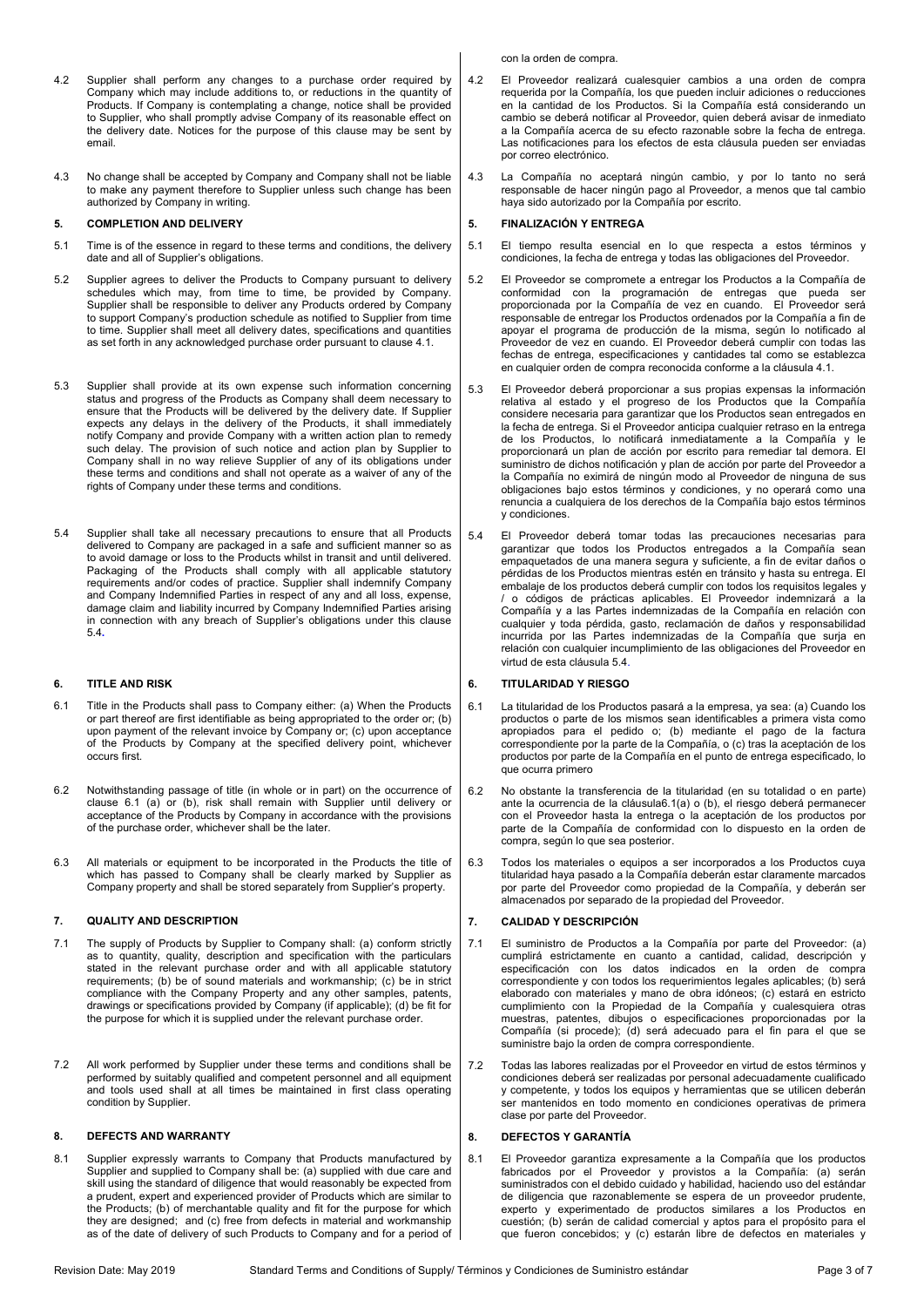12 months from this date ("Warranty Period").

- 8.2 Supplier shall be responsible for remedying at its expense any defect that may arise in the Products within the Warranty Period. Supplier shall guarantee for a further period of 12 months all remedial work carried out under this warranty. Where a defect arises within the Warranty Period but does not become apparent until that period has expired, Supplier's liability shall not cease merely because Company has been unable to give notice of the defect to Supplier within the Warranty Period. If any defects which Supplier is obliged to remedy under this clause, are not remedied within a reasonable time, or circumstances render it impracticable for Supplier to do the same, Company may do so itself or authorise others to do the same, and Supplier shall reimburse Company for all costs arising there from.
- 8.3 Supplier warrants that any and all information provided to Company in respect of Products supplied or to be supplied to Company is accurate, complete and sufficient.
- 8.4 These warranties and Company remedies under this clause are in addition to any other rights and remedies of Company pursuant to applicable law and equity.

#### **9. INSPECTION AND TESTING**

- 9.1 Company and its representatives shall at all times be granted access to any premises of Supplier and be allowed to: (a) inspect and test the Products at any time prior to acceptance or delivery, whichever shall be the later; and (b) audit Supplier management systems, operations and production process used to manufacture the Products for the purposes of ensuring satisfactory product quality. Unless otherwise specified, all Products will be subject to final inspection and acceptance by Company.
- 9.2 Company and its representatives shall have full power to reject any Products it considers to be defective or inferior in quality of material or workmanship and/or not in accordance with Company's specifications or Company Property (if provided). Any work so rejected shall immediately be replaced or corrected as required by Company or its representatives, at Supplier's expense.

#### **10. SUPPLIER COVENANTS**

- 10.1 Supplier covenants and agrees that it will:
	- (a) Comply with all applicable laws, regulations, customs requirements and other legal requirements from time to time in force and which are binding on it or Company, the business operations of it or Company or any of its property or the property of Company;
	- (b) Require its employees to use devices, guards, and proper safe operating procedures as are prudent in connection with the supply of the Products;
	- (c) Not remove or modify, nor permit the removal or modification of, any safety device, quard or warning sign;
	- (d) Not supply:
		- (i) any items that are on any prohibited product list provided by Company to Supplier from time to time;
		- (ii) any items with components exceeding the amounts on any restricted product list provided by Company to Supplier from time to time; nor
		- (iii) any items prohibited under applicable laws or regulations;
	- (e) and it will procure that its Associated Persons will:
		- (i) not make, and has not made, in connection with any aspect of the supply of the Products or any other transaction involving the Supplier, any Prohibited Payment. Further, to the knowledge and belief of Supplier no other person has made or will make any Prohibited Payment in connection with any aspect of the supply of the Products or any other transaction involving Company;
		- (ii) comply with the United States Foreign Corrupt Practices Act, the U.K. Anti-Terrorism, Crime and Security Act of 2001, U.K. Bribery Act of 2010, and the Australian Criminal Code Amendment (Bribery of Foreign Public Officials) Act 1999;
		- (iii) comply with any anti-corruption laws of any country where any aspect of the supply of the Products takes place. It is the intent of this clause that no Prohibited Payments will be made by Supplier which would have the purpose or effect of public or commercial bribery, pay-offs, corruption, kickbacks or other unlawful or improper means of obtaining or retaining business for or with, or directing business to, the Supplier or its Related Corporations;

mano de obra a partir de la fecha de entrega de tales Productos a la Compañía, y por un período de 12 meses a partir de esta fecha ("Período de garantía").

- 8.2 El Proveedor será responsable de poner remedio, a sus expensas, a cualquier defecto que pueda surgir en los Productos dentro del período de garantía. El Proveedor deberá garantizar por un período adicional de 12 meses todos los trabajos de reparación llevados a cabo bajo esta garantía. Cuando se presente un defecto dentro del Período de garantía, pero no llegue a ser evidente hasta que ese período haya expirado, la responsabilidad del Proveedor no cesará simplemente porque la Compañía no haya podido dar aviso del defecto al Proveedor dentro del período de garantía. Si algunos defectos para los que el Proveedor esté obligado a poner remedio bajo esta cláusula no se subsanaran dentro de un plazo razonable, o las circunstancias hagan impracticable para el Proveedor el hacer lo mismo, la Compañía podrá hacerlo directamente o autorizar a otros a hacer lo mismo, y el Proveedor reembolsará a la Compañía todos los gastos que se deriven de ello.
- 8.3 El Proveedor garantiza que toda la información proporcionada a la Compañía con respecto a los Productos suministrados o a ser suministrados a la Compañía es exacta, completa y suficiente.
- 8.4 Estas garantías y recursos de la Compañía bajo esta cláusula son adicionales a cualesquiera otros derechos y recursos de la Compañía de conformidad con el derecho aplicable y con la equidad.

#### **9. INSPECCIÓN Y PRUEBAS**

- 9.1 En todo momento la Compañía y sus representantes tendrán acceso a todas las dependencias del Proveedor, y se les permitirá: (a) inspeccionar y probar los productos en cualquier momento anterior a la aceptación o la entrega, si esa segunda fecha fuera posterior; y (b) auditar los sistemas de gestión, las operaciones y los procesos de producción del Proveedor utilizados para la fabricación de los Productos, a los efectos de garantizar la calidad satisfactoria de los productos. A menos que se especifique lo contrario, todos los Productos estarán sujetos a la inspección final y la aceptación por parte de la Compañía.
- 9.2 La Compañía y sus representantes tendrán plenos poderes para rechazar cualquier Producto que consideren defectuoso o inferior en calidad de material o mano de obra y / o no conforme a las especificaciones de la Compañía o la Propiedad de la Compañía (si la hubiere). Cualquier trabajo así rechazado será inmediatamente sustituido o corregido según lo requiera la Compañía o sus representantes, a expensas del Proveedor.

#### **10. CONVENIOS DEL PROVEEDOR**

- 10.1 El Proveedor conviene y se compromete a:
	- (a) Cumplir con todas las leyes, reglamentos y requerimientos de aduana aplicables, y otros requisitos legales que de vez en cuando estén en vigor y que sean vinculantes para él o para la Compañía, las operaciones comerciales del mismo o de la Compañía o cualquiera de sus propiedades o las propiedades de la Compañía;
	- (b) Exigir a sus empleados el uso de dispositivos, protectores y procedimientos de operación seguros, como resulte prudente en relación con el suministro de los Productos;
	- (c) No quitar ni modificar, ni permitir la eliminación o modificación de cualquier dispositivo de seguridad, protección o señal de advertencia;
	- (d) No suministrar:
		- (i) Cualquier elemento que esté en cualquier lista de productos prohibidos proporcionada por la Compañía al Proveedor de vez en cuando
		- (ii) Cualesquier elementos que presenten componentes que excedan las cantidades que estén en cualquier lista de productos restringidos proporcionada por la Compañía al Proveedor de vez en cuando; ni
		- (iii) Cualesquier elementos prohibidos bajo las leyes o reglamentos aplicables;
	- (e) Y procurará que sus Personas asociadas:
		- (i) No hagan, ni hayan hecho, ningún Pago prohibido en relación con cualquier aspecto del suministro de los Productos o cualquier otra transacción relacionada con el Proveedor. Además, al leal saber y entender del Proveedor ninguna otra persona ha hecho o hará cualquier Pago prohibido en relación con cualquier aspecto del suministro de los Productos o cualquier otra transacción que involucre a la Compañía;
		- (ii) Cumplir con la Ley de Prácticas Corruptas en el Extranjero de Estados Unidos, la Ley de Terrorismo, Crimen y Seguridad del Reino Unido, 2001, la Ley contra el Soborno del Reino Unido, 2010 y la Ley de Enmienda del Código Penal (Cohecho de Funcionarios Públicos Extranjeros) de Australia, 1999;
		- (iii) Cumplir con las leyes contra la corrupción de cualquier país donde se produzca cualquier aspecto del suministro de los productos. Es la intención de esta cláusula que el Proveedor no haga Pagos prohibidos que tendrían como efecto soborno, compensaciones, corrupción, coimas, públicas o comerciales, u otros medios ilegales o impropios de obtener o retener negocios para o con o dirigir un negocio hacia el Proveedor o sus Corporaciones relacionadas;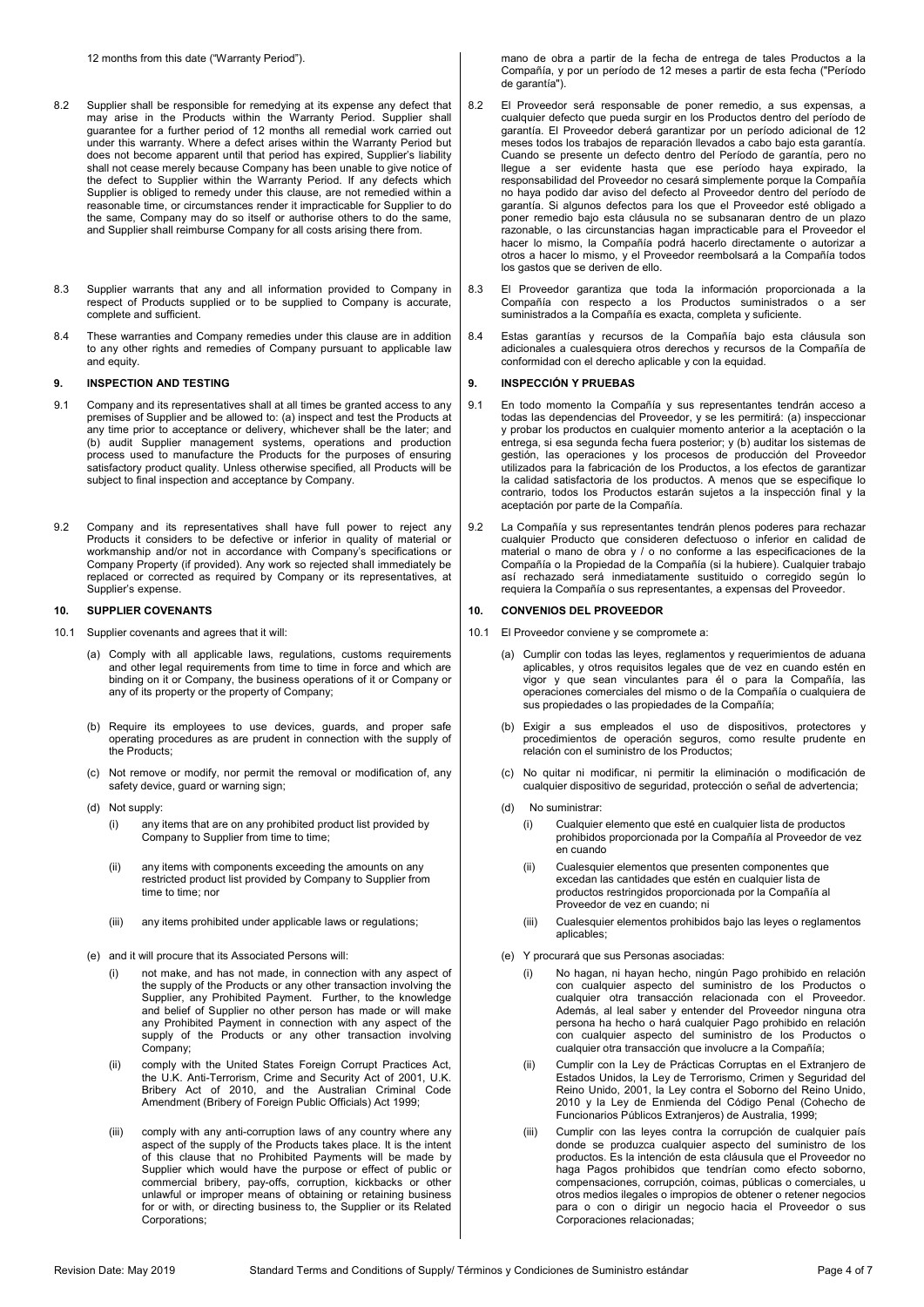- (iv) Not become:
	- A. a Public Official, in any country where any aspect of the supply of the Products will take place:
	- B. a member of the family of such a Public Official; nor
	- C. a nominee for any Public Official;
- (v) Not, in connection with any aspect of the supply of the Products or any other transaction involving Company or its Related Corporations, make any Facilitation Payment;
- (vi) Not:
	- A. use forced labour, regardless of its form;
	- B. employ any person below the age of 15 (or younger if provided for in any applicable law), unless it is part of a government approved job training, apprenticeship or other program that would be clearly beneficial to its participants; .<br>חח
	- C. engage in physically abusive disciplinary practices; and

Comply with any of Company's policies provided by Company to Supplier from time to time.

#### **11. COMPANY PROPERTY**

- 11.1 If Company provides any Company Property to Supplier: (a) Supplier shall only use the Company Property for the purpose of producing and supplying the Products to Company; (b) Supplier agrees to use the Company Property only in accordance with these terms and conditions; (c) Supplier will not use the Company Property to produce Products for sale to any other party without Company's prior written consent; (d) Supplier will maintain the Company Property in its original operating condition except for ordinary wear and tear; and (e) Supplier agrees to immediately notify Company on any and all conditions that may require Company Property maintenance or repair.
- 11.2 Supplier acknowledges and agrees that all Company Property shall be and remain the exclusive property of Company and no right, title or interest in the Company Property shall transfer to Supplier at any time.
- 11.3 Supplier shall indemnify Company and Company Indemnified Parties in respect of any and all loss, expense, damage, claim and liability incurred by Company Indemnified Parties arising in connection with the operation, handling, or transportation of any Company Products while the Company Products are in the possession or control of Supplier.

## **12. LIABILITY AND INDEMNITY**

- 12.1 Company shall not be liable to the Supplier or any of its Related Bodies Corporate, affiliates or representatives for any Consequential Loss.
- 12.2 Subject to clause [12.3](#page-4-0) the Supplier will indemnify (and keep indemnified) Company and Company's Indemnified Parties from and against all liabilities and costs suffered or incurred by Company arising directly or indirectly from any:
	- (a) breach by the Supplier or its personnel of these terms and conditions;
	- (b) negligent act or omission by the Supplier or its personnel arising out of or in any way related to the supply of the Products;
	- (c) breach by Supplier of any third party's intellectual property rights in the supply of the Products;
	- (d) false, incorrect, inaccurate, incomplete or misleading information provided by Supplier to Company whether in respect of the Products or otherwise; and
	- (e) claim made against Company by any of the Supplier's personnel in respect of relevant legislation concerning income tax, workers' compensation, annual leave, long service leave, superannuation or any applicable award, determination or agreement of a competent industrial tribunal.
- 12.3 The Supplier will not be liable under clause 12.2 to the extent that the liability was caused, or contributed to, by (as the case requires) the negligent acts or omissions (*culpa grave*) or willful misconduct (*fraude*) of Company or its Related Bodies Corporate.

### **13. INSURANCE**

13.1 Supplier shall ensure that it carries and maintains appropriate insurance, with insurers acceptable to Company, including but not limited to: (a) employer's liability insurance and workmen's compensation insurance as

- (iv) No convertirse en:
	- A. Un funcionario público, en cualquier país donde se producirá cualquier aspecto del suministro de los Productos;
	- B. Un miembro de la familia de tal Funcionario público; ni
	- C. Un candidato para cualquier cargo de Funcionario público;
- (v) No realizar ningún Pago de facilitación en relación con cualquier aspecto del suministro de los Productos o cualquier otra transacción que implique a la Compañía Sociedad o sus Corporaciones relacionadas;
- (vi) No:
	- A. Utilizar trabajos forzados, independientemente de su forma;
	- B. Emplear a una persona menor de 15 años (o más joven si está previsto en la legislación aplicable), a menos que sea parte de un entrenamiento de trabajo aprobado por el gobierno, de una pasantía o de otro programa que sería claramente beneficioso para sus participantes; ni
	- C. Participar en prácticas disciplinarias que resulten físicamente abusivas; y
- (vii) Cumplir con cualquiera de las políticas de la Compañía proporcionadas por la Compañía al Proveedor de vez en cuando.

#### **11. PROPIEDAD DE LA COMPAÑÍA**

- 11.1 Si la Compañía ofrece alguna Propiedad de la Compañía al Proveedor: (a) El Proveedor sólo utilizará la Propiedad de la Compañía con el propósito de producir y suministrar los Productos a la Compañía; (b) El Proveedor se compromete a utilizar la Propiedad de la Compañía solamente de acuerdo con estos términos y condiciones; (c) El Proveedor no utilizará la Propiedad de la Compañía para producir Productos para la venta a cualquier tercero sin el consentimiento previo por escrito de la Compañía; (d) El Proveedor conservará la Propiedad de la Compañía en su estado operativo original, excepto por el desgaste normal; y (e) el Proveedor se compromete a notificar inmediatamente a la Compañía de cualesquiera y todas las condiciones que puedan requerir el mantenimiento o la reparación de la Propiedad de la Compañía.
- 11.2 El Proveedor reconoce y acepta que toda Propiedad de la Compañía deberá ser y permanecer de la propiedad exclusiva de la Compañía y que en ningún momento se transferirá al Proveedor ningún derecho, titularidad o interés en la Propiedad de la Compañía.
- 11.3 El Proveedor indemnizará a la Compañía y a cualesquier Partes indemnizadas de la Compañía en relación con cualquier y toda pérdida, gasto, daño, reclamo y responsabilidad incurrida por las Partes indemnizadas de la Compañía que surja en relación con la operación, el manejo o transporte de cualesquier Productos de la Compañía mientras que los Productos de la Compañía estén en posesión o bajo control del Proveedor.

### **12. RESPONSABILIDAD E INDEMNIDAD**

- 12.1 La Compañía no será responsable por cualquier Pérdida consecuente ante el Proveedor o cualquiera de sus Entidades Corporativas relacionadas, afiliados o representantes.
- 12.2 Con sujeción a la cláusula [12.3,](#page-4-0) el Proveedor indemnizará (y mantendrá indemne) a la Compañía y a las Partes indemnizadas de la Compañía de y contra todas las responsabilidades y costos sufridos o incurridos por la Compañía que surjan directa o indirectamente de cualquier:
	- (a) incumplimiento de estos términos y condiciones por parte del Proveedor o de su personal;
	- (b) acto de negligencia u omisión por parte del Proveedor o su personal, que surjan de o que estén relacionados de cualquier manera con el suministro de los Productos;
	- (c) incumplimiento por parte del Proveedor de los derechos de propiedad intelectual de un tercero en el suministro de los Productos;
	- (d) información falsa, incorrecta, inexacta, incompleta o engañosa proporcionada por el Proveedor a la Compañía, ya sea en relación con los Productos o de otra manera; y
	- reclamación efectuada contra la Compañía por cualquiera del personal del Proveedor en relación con la legislación pertinente relativa a impuestos sobre la renta, indemnización laboral, vacaciones anuales, permisos sabáticos, jubilación o cualquier indemnización, determinación o acuerdo aplicable por parte de un tribunal de trabajo competente.
- <span id="page-4-0"></span>12.3 El Proveedor no será responsable en virtud de la cláusula 12.2 en la medida en que la responsabilidad haya sido causada, o se haya contribuido a la misma (según el caso lo requiera) por los actos u omisiones negligentes (*culpa grave*) o dolo (*fraude*) de la Compañía o de sus Entidades Corporativas relacionadas.

## **13. SEGUROS**

13.1 El Proveedor garantizará que posee y mantiene seguros adecuados, con aseguradoras aceptables para la Compañía, incluyendo pero sin estar limitado a: (a) seguro de responsabilidad del empleador y seguro de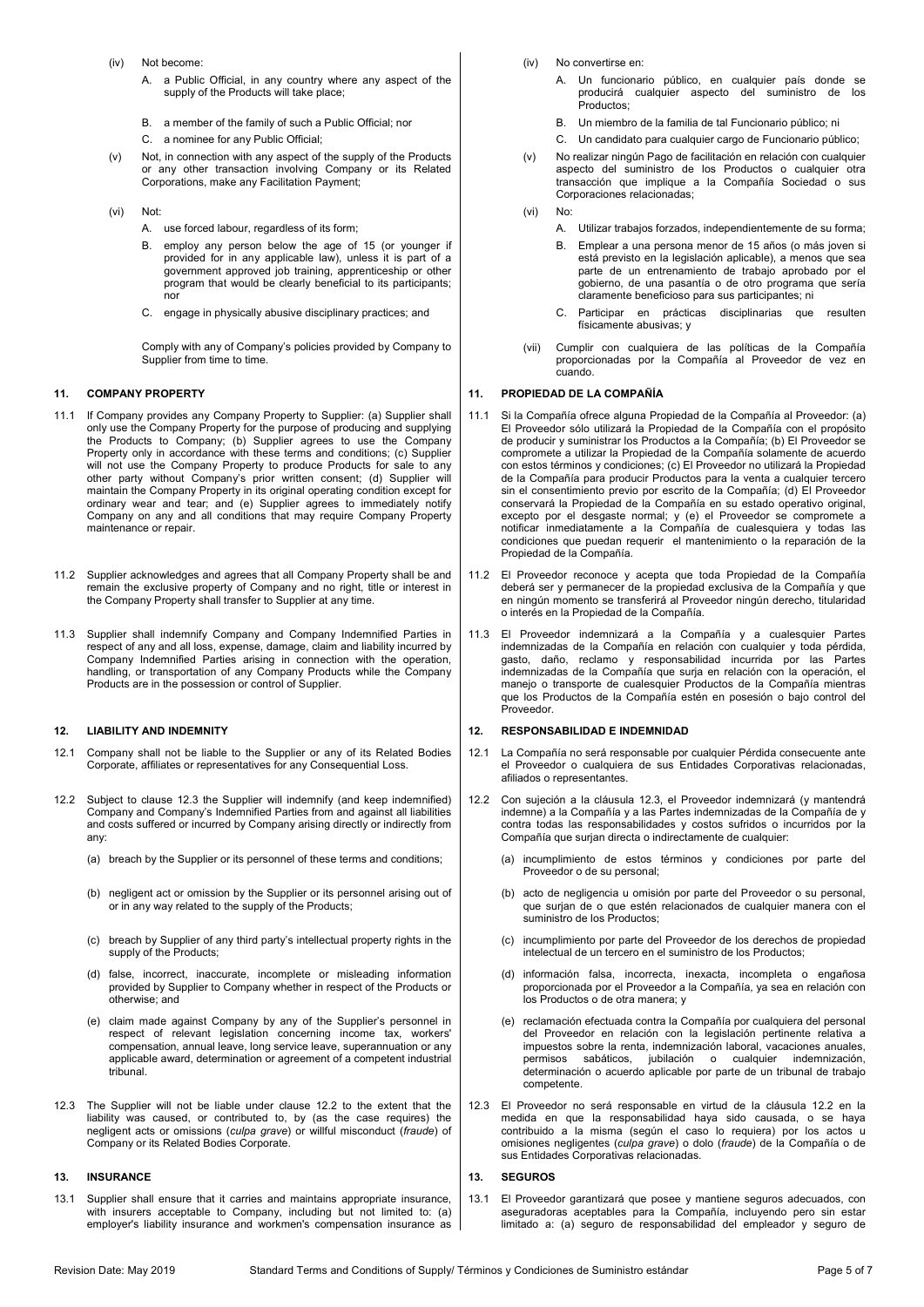appropriate to comply fully with all applicable laws; (b) automobile public and passenger liability insurance having unlimited indemnity; and (c) general liability insurance having a limit of not less than USD \$5 million equivalent combined single limit any one occurrence covering all operations of the insured including without prejudice to the foregoing generally the contractual liabilities assumed herein. Supplier shall ensure that all such insurances waive all rights of subrogation against Company. Supplier shall remit certificates evidencing said insurances, confirming names of insurers, policy numbers and expiration dates upon the request of Company.

#### **14. CONFIDENTIALITY AND INTELLECTUAL PROPERTY**

- 14.1 Supplier may receive, possess or otherwise acquire Confidential Information of Company and Supplier acknowledges that the Confidential Information is the property of, confidential to and a trade secret of Company. Supplier must:
	- (a) keep the Confidential Information confidential and not directly or indirectly disclose, divulge or communicate that Confidential Information to, or otherwise place that Confidential Information at the disposal of any other person without the prior written approval of Company;
	- (b) take all steps to secure and keep secure all the Confidential Information coming into its possession or control;
	- (c) not use the Confidential Information for its personal benefit or for the benefit of any person or entity other than Company and only use the Confidential Information to the extent necessary to perform its obligations under these terms and conditions;
	- (d) not memorise, modify, reverse engineer or make copies, notes or records of the Confidential Information for any purpose other than in connection with the performance of its obligations under these terms and conditions;
	- (e) only disclose Confidential Information to those of its employees strictly on a "need to know basis" for the purpose of performing its obligations under these terms and conditions; and
	- (f) take all steps to ensure that its employees comply at all times with the terms of this claus[e 14.1.](#page-5-0)
- 14.2 Immediately on the written request of Company for any reason, Supplier shall:
	- (a) cease the use of all Confidential Information;
	- (b) deliver to Company all documents and other materials in its possession or control containing, recording or constituting that Confidential Information, or make the Confidential Information available for collection by Company at its own cost or, at the option of Company, destroy, and undertake to Company that it has destroyed, those documents and materials; and
	- (c) for Confidential Information stored electronically, permanently delete that Confidential Information from all electronic media on which it is stored, so that it cannot be restored.
- 14.3 Company shall be the sole owner of, and be entitled to the full and unrestricted right, including the right to apply for patent or other protection in its own name, to exploit any invention, technical information or knowhow, any intellectual property arising from or developed in the course of the supply of the Products. For the avoidance of doubt, the Parties acknowledge and agree that any invention, improvement, design or other work in which intellectual property rights may subsist (**Works**) that is developed or originated by the Supplier based in whole or in part on the Confidential Information will be owned exclusively by Company and that all rights, title and interest in the Works shall vest solely in Company.

## **15. DEFAULT**

If the Supplier fails to comply with any of these terms or conditions or if Supplier becomes subject to any insolvency, administration or bankruptcy or if any Company Property provided to Supplier (as the case may be) or any part of the Company Property are abused, illegally used or misused, Company shall have the right to request immediate access to enter the premises where the Company Property is located and take possession thereof without being liable to any party and Company also shall have the right to exercise any right and/or remedy available to it at law or in equity. For these purposes the Supplier shall immediately restore the Company Property or provide immediate access to its premises in order that the Company Property is repossessed by Company.

16.1 These terms and conditions shall be governed and construed in

# **16. DISPUTE RESOLUTION AND GOVERNING LAW**

accidentes de trabajo según resulte apropiado para cumplir plenamente con todas las leyes aplicables; (b) seguro de responsabilidad para automóviles para el público y los pasajeros que tenga indemnización ilimitada; y (c) seguro de responsabilidad general que tenga un límite de no menos de USD 5 millones como límite único combinado equivalente para cualquier ocurrencia que cubra todas las operaciones del asegurado, incluyendo por lo general, sin perjuicio de lo anterior, las responsabilidades contractuales asumidas en el presente documento. El Proveedor deberá garantizar que todos esos seguros impliquen una renuncia a todo derecho de subrogación en contra de la Compañía. El Proveedor deberá remitir los certificados que evidencien dichos seguros, confirmando los nombres de las compañías de seguros, los números de póliza y las fechas de caducidad, a petición de la Compañía.

## **14. CONFIDENCIALIDAD Y PROPIEDAD INTELECTUAL**

- <span id="page-5-0"></span>14.1 El Proveedor puede recibir, poseer o adquirir Información confidencial de la Compañía, y el Proveedor reconoce que la Información confidencial es propiedad de, confidencial de y un secreto comercial de la Compañía. El Proveedor debe:
	- (a) Mantener la Información confidencial en esa condición y no revelar, divulgar o comunicar directa o indirectamente dicha Información confidencial a, o de cualquier otra manera poner la Información confidencial a disposición de cualquier otra persona sin el consentimiento previo por escrito de la Compañía;
	- (b) Tomar todas las medidas para asegurar y mantener segura toda la Información confidencial que llegue a su poder o quede bajo su control;
	- (c) No utilizar la Información confidencial para su beneficio personal o para el beneficio de cualquier persona o entidad diferente a la Compañía, y sólo utilizar la Información confidencial en la medida necesaria para cumplir con sus obligaciones bajo estos términos y condiciones;
	- (d) No memorizar, modificar, aplicar ingeniería inversa a o hacer copias, notas o registros de la Información confidencial para cualquier propósito que no sea en relación con el cumplimiento de sus obligaciones bajo estos términos y condiciones;
	- (e) Divulgar la Información confidencial solamente a aquellos de sus empleados que estrictamente tengan una "necesidad de conocimiento" a los efectos del cumplimiento de sus obligaciones bajo estos términos y condiciones; y
	- (f) Tomar todas las medidas necesarias para asegurar que sus empleados cumplan en todo momento con los términos de esta cláusula [14.1.](#page-5-0)
- 14.2 Inmediatamente después de la solicitud por escrito de la Compañía por cualquier motivo, el Proveedor deberá:
	- (a) Cesar la utilización de toda la Información confidencial;
	- (b) Entregar a la Compañía todos los documentos y otros materiales en su posesión o bajo su control que contengan, registren o constituyan dicha Información confidencial, o poner a disposición la Información confidencial para ser recogida por la Compañía, a su propio costo o, a opción de la Compañía, destruir, y comprometerse con la Compañía en que ha destruido, esos documentos y materiales; y
	- (c) Para el caso de la Información confidencial almacenada electrónicamente, eliminar de forma permanente la Información confidencial de todos los medios electrónicos en los que esté almacenada, de tal manera que no pueda ser restaurada.
- la Compañía será el único propietario de, y tendrá el derecho completo y sin restricciones, incluido el derecho a solicitar la patente u otra protección en su propio nombre, para explotar todas las invenciones, información técnica o conocimiento técnico, cualquier propiedad intelectual que se cree o desarrolle en el marco del suministro de los Productos. Para evitar dudas, las Partes reconocen y aceptan que cualquier invento, mejora, diseño u otro trabajo en el que puedan subsistir los derechos de propiedad intelectual (Obras) que sea desarrollado u originado por el Proveedor basado en su totalidad o en parte en la Información confidencial, será de propiedad exclusiva de la Compañía y que todos los derechos, títulos e intereses en las Obras recaerán únicamente en la Compañía.

## **15. INCUMPLIMIENTO**

Si el Proveedor incumple cualquiera de estos términos o condiciones, o si el Proveedor incurre en algún concurso de insolvencia, intervención o quiebra o si cualquier Propiedad de la Compañía proporcionada al Proveedor (como sea el caso) o cualquier parte de la Propiedad de la Compañía es abusada, utilizada ilegalmente o mal utilizada, la Compañía tendrá derecho a solicitar el acceso inmediato para ingresar en las dependencias donde se encuentre la Propiedad de la Compañía y tomar posesión de ella sin ser responsable ante ninguna de las partes, y la Compañía también tendrá el derecho de ejercer cualquier derecho y / o recurso de que disponga por derecho o por equidad. A estos efectos, el Proveedor deberá restaurar inmediatamente la propiedad de la Compañía o proporcionar acceso inmediato a sus dependencias con el fin de que la Compañía recupere la Propiedad de la Compañía.

## **16. RESOLUCIÓN DE DISPUTAS Y DERECHO APLICABLE**

16.1 Estos términos y condiciones se regirán e interpretarán de acuerdo con las